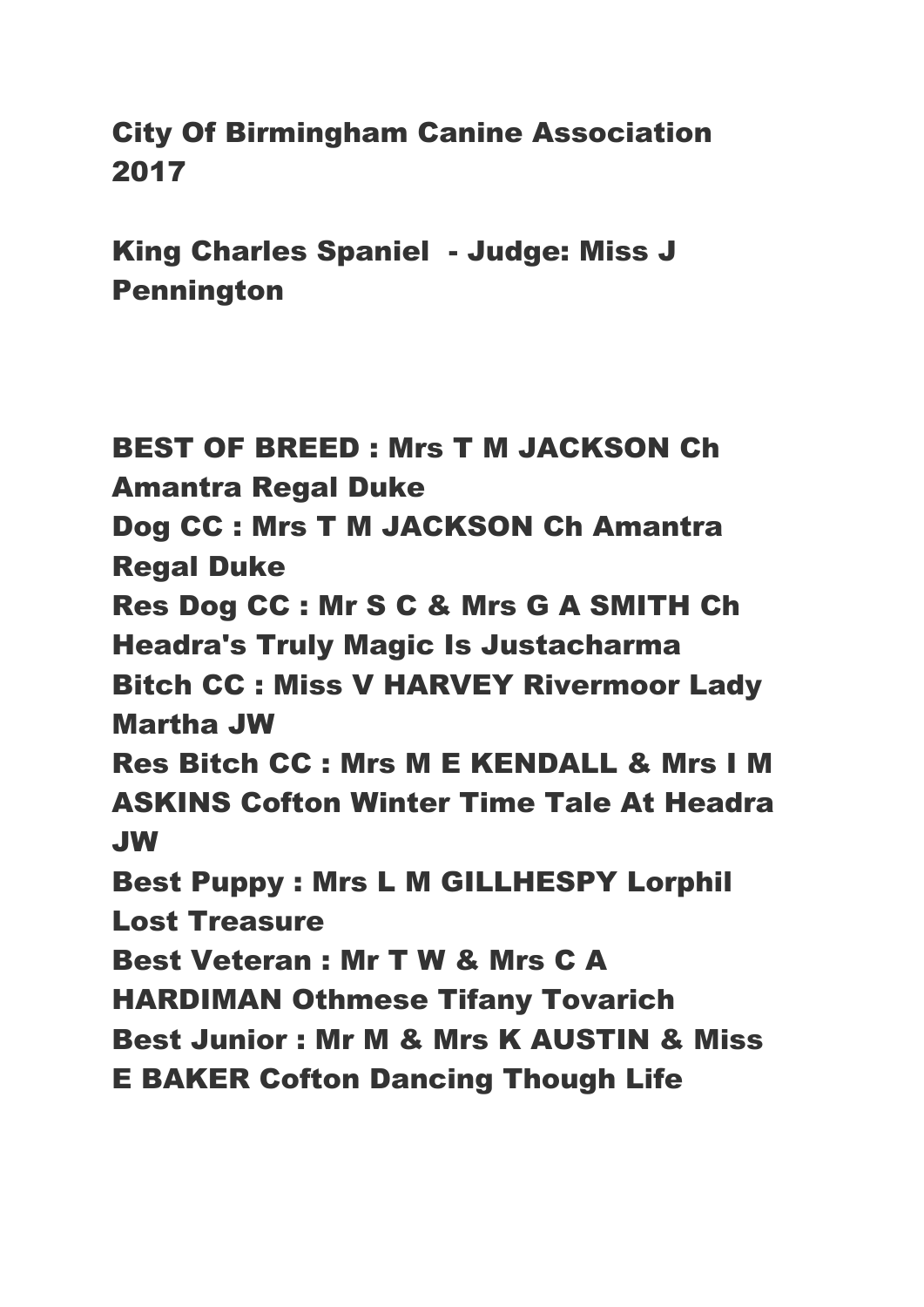Class 587 VD (2 Entries) Abs: 0 1st: Mrs K L & Mr M L AUSTIN Oh Dandy Boy Hero 2nd: Mrs K L & Mr M L AUSTIN Baldragon Hooray Henley

Class 588 PD (4 Entries) Abs: 1 1st: Mrs L M GILLHESPY Lorphil Lost **Treasure** 2nd: Ms M DAWSON & Mrs C JONES Pomelo Fancypants 3rd: Miss V HARVEY Rivermoor Alberto

Class 589 JD (2 Entries) Abs: 2

Class 590 PGD (7 Entries) Abs: 0 1st: Miss M MALLOWS X-jewel Od Dvou Orechu Binglui (Imp)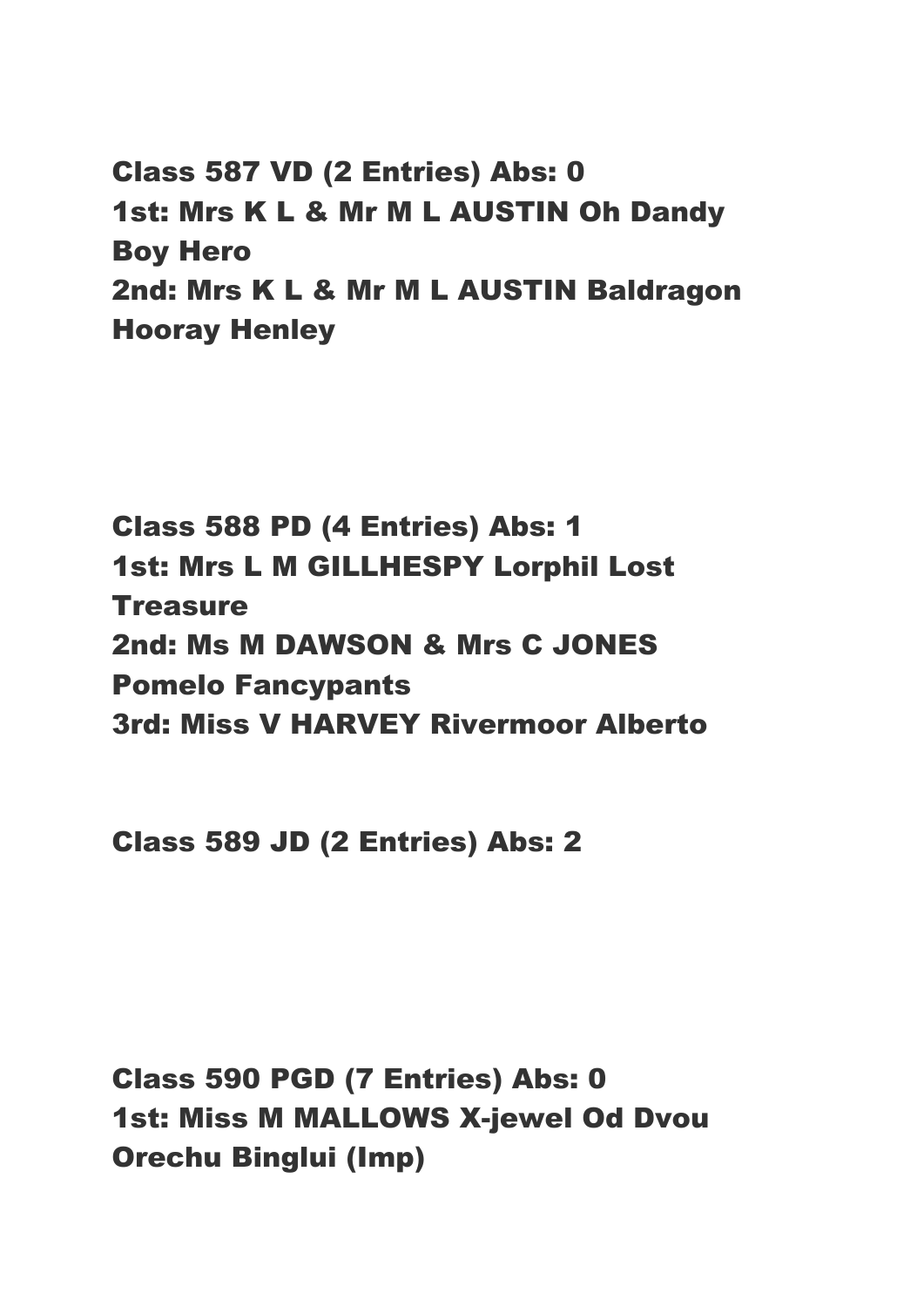2nd: Mr R F & Mrs E A RUSHTON Justacharma He Is So Magic At Tiflin 3rd: Mr S C & Mrs G SMITH A Justacharma One So Magic Res: Mr P & Mrs S BOYER Pomelo Never Ending Story VHC: AUSTIN Mrs K L & Mr M L Dragonheart Winter Morning

Class 591 LD (9 Entries) Abs: 1 1st: SMITH Mr S C & Mrs G A Justacharma Magic Is Here 2nd: GILLHESPY Mrs L M Lorphil Red River 3rd: WILLEY, Mr I & SIDDLE Miss C Penemma Picasso Res: BYERS Mrs S Lanola Giorgio Armani With Simannie VHC: Mr R SPROUL & Mr J COBURN Khandro No Regrets

Class 592 OD (5 Entries) Abs: 0 1st: Mrs T JACKSON M Ch Amantra Regal Duke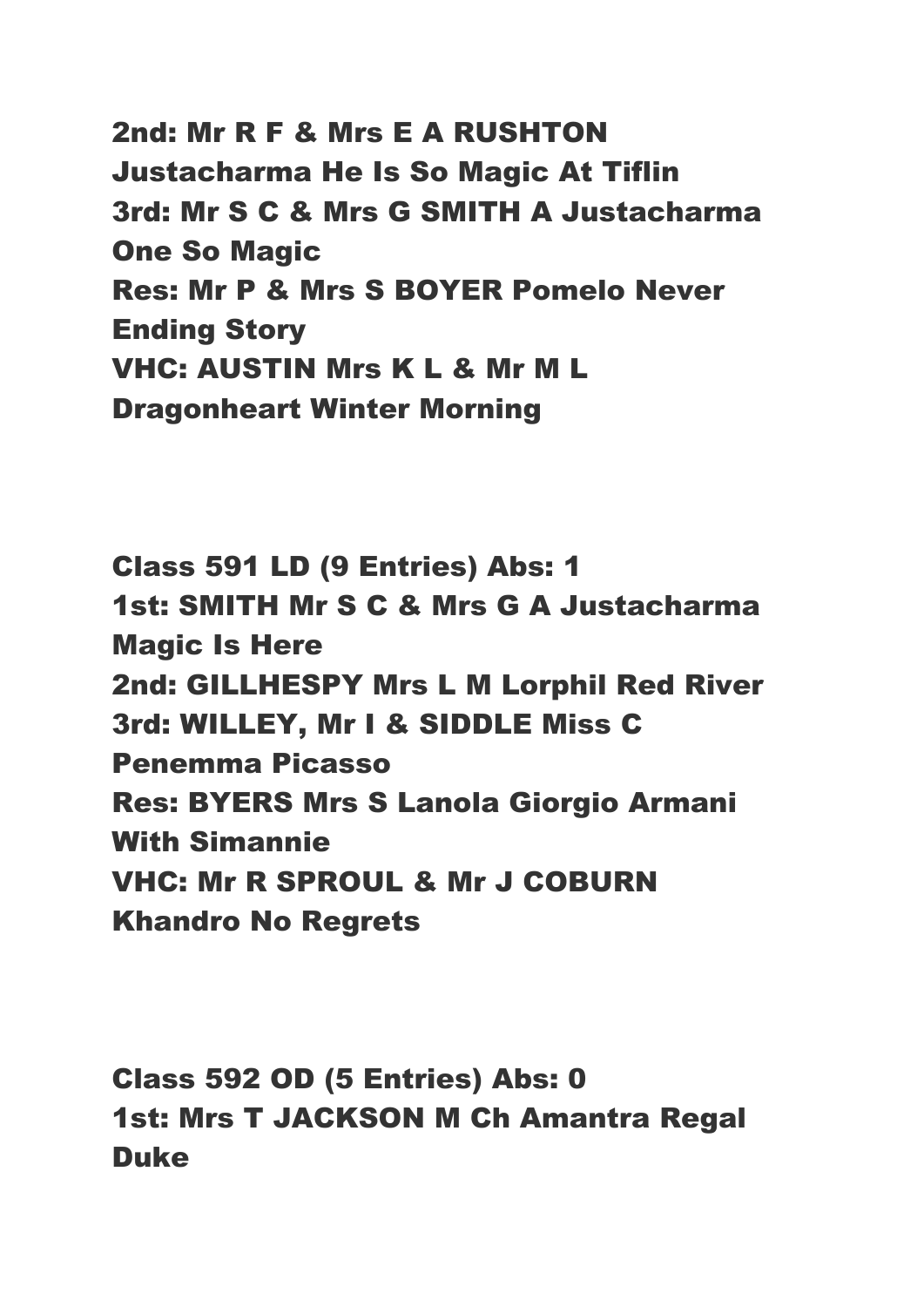2nd: Mr S C & Mrs G A SMITH Ch Headra's Truly Magic Is Justacharma 3rd: Mrs K L & Mr M L AUSTIN Dragonheart Of Winter Res: Miss S MADDISON Celxo Charles **Dickens** 

# Class 593 GCD (1 Entries) Abs: 0 1st: Miss C MELVILLE Amantra Chorale

Class 594 VB (1 Entries) Abs: 0 1st: Mr T W & Mrs C A HARDIMAN Othmese Tifany Tovarich

Class 595 PB (3 Entries) Abs: 1 1st: Mrs C BOWLES-ROBINSON Baldragon Hold That Thought 2nd: Mrs J CRIDLAND Pomelo Fondant Fancy Avec Monleon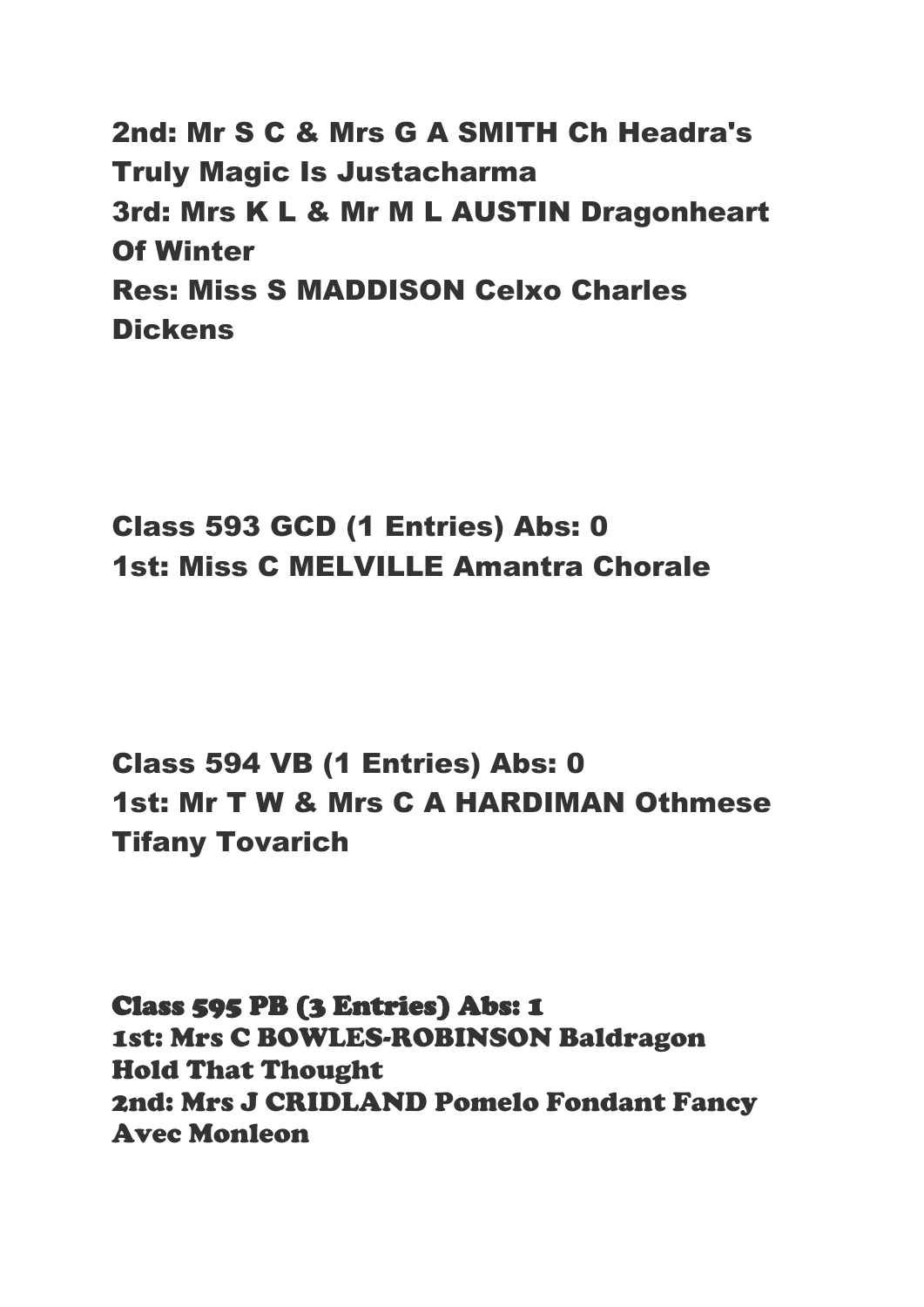# Class 596 JB (4 Entries) Abs: 2

1st: Mr M & Mrs K AUSTIN & Miss E BAKER Cofton Dancing Though Life 2nd: Mrs R MOCHRIE Downsbank Vesper

### Class 597 PGB (5 Entries) Abs: 0

1st: Mr P & Mrs S BOYER Downsbank Tipsy On Fizz

2nd: Mrs S E LINDLEY Justacharma Magic Is For You At Meglind

3rd: Mr R SPROUL & Mr J COBURN Khandro Ur My World

Res: Mr R F & Mrs E A RUSHTON Justacharma She Is So Magic At Tiflin

VHC: Mr TW & Mrs C A HARDIMAN Tovarich Teanna

#### Class 598 LB (6 Entries) Abs: 1

1st: Miss V HARVEY Rivermoor Lady Martha JW

2nd: Mrs M E KENDALL & Mrs I M ASKINS Cofton Winter Time Tale At Headra JW 3rd: Mr S R GOODWIN Lanola Mademoiselle JW

Res: Mrs T M JACKSON Amantra Truffle